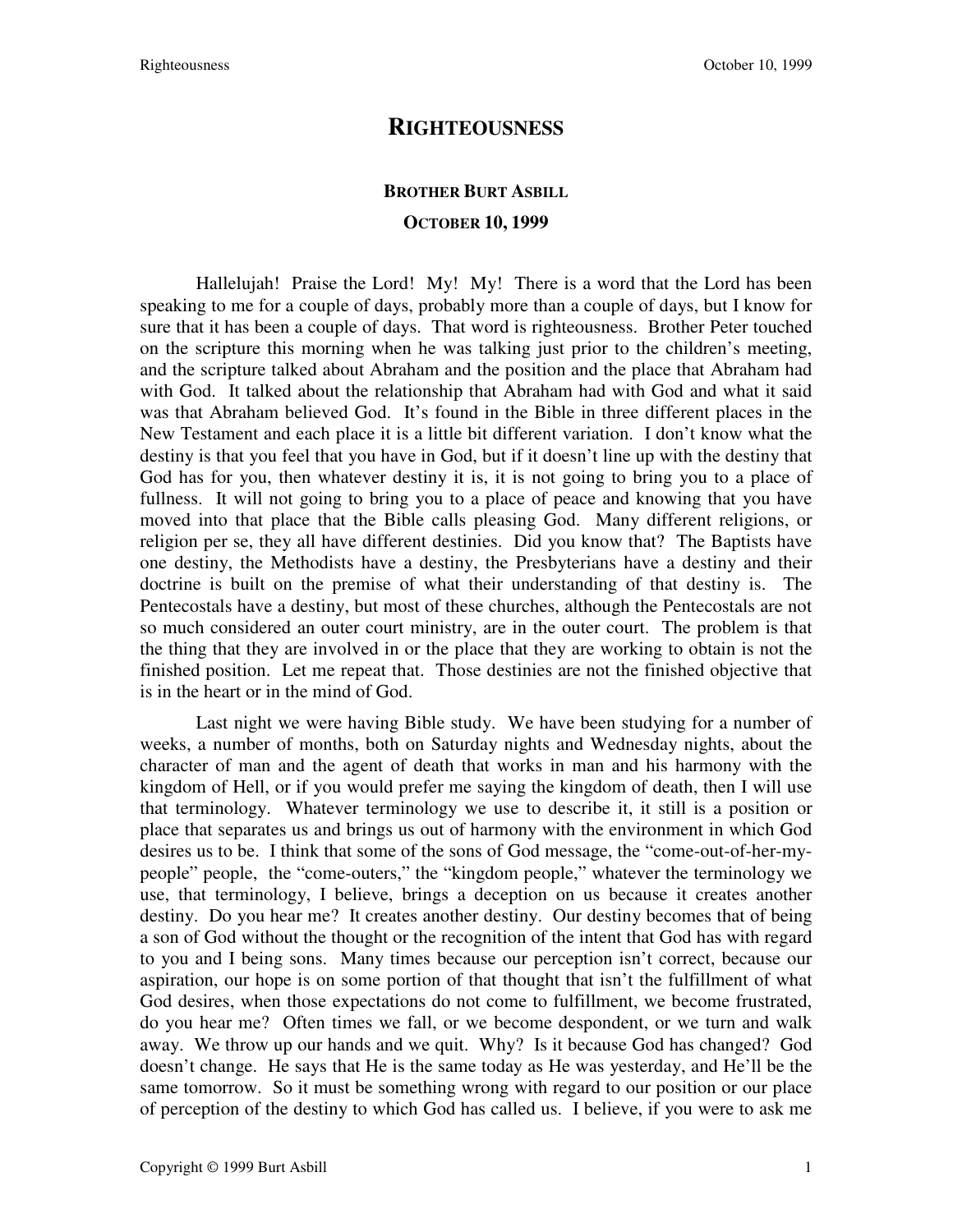to simplify that destiny, I could probably sum it up in one word. That word is righteousness. Righteousness!

Now, the problem with you and I is, we all have a different standard of righteousness because most of the righteousness that we have retained is done through the moral legislation of law and government, even on a natural level. Righteousness is different. Did you know that in the culture or the land that you go, or the environment in which you grow up, all have different perceptions of what is called righteousness? I remember very early on reading a story by Don Richardson, who was a missionary to New Guinea. He came across a tribe which he wrote a book about. One of book is called Lords of the Earth and the other one is called Peace Child. I believe that it is in Peace Child where he described the culture of the tribe where the art of deception was considered the epitome of being a man. The greater the deception, the more that someone would trust you, the more that someone would rely on and put confidence in you, and the greater the fall when it came time for the betrayal, the greater the man that you were. So the aspect of righteousness, you hear me, in that environment, righteousness was being the biggest liar and the greatest deceiver. In the environment and culture that you were in, you were given great honor.

So our perception of righteousness is something that is much lower than the position of an all-seeing, an all-knowing God, a God that describes His own position of integrity by a word that the Bible calls "righteousness." Some of us as men, as husbands, as fathers, we feel that a degree of righteousness can be measured by what we do with regard to our family. Women and wives and mothers, there is a determination of righteousness of how they respond in the environment in which they are in. All of these things come to bear with regard to you and I in our relationship with God and they formulate in our minds a definition of righteousness that is less than that which God has prescribed as righteousness.

It says of Abraham that Abraham believed God, right? It says that he believed God. Let us look at first of all in Romans so that we know that it is a scriptural position that is afforded to a man of flesh and bone. Romans the fourth chapter, beginning at the first verse. *1What shall we say then that Abraham our father, as pertaining to the flesh, hath found? 2For if Abraham were justified by works, he hath whereof to glory; but not before God.* Now, if you do not think that this is not pertinent to you and I, you are mistaken. There were many things that Abraham did in the course of his life with the demand that was put upon him as far as the command that God gave him. Do you understand me? There is a commandment that God gives us with regard to righteousness and living in a right manner with our fellow men. Not only with church people and we seem to be somewhat more righteous on a surface level with our church people oftentimes than we are with those who are unrighteous or outside of the environment that we call Christian. There's something wrong with that. There's really something wrong with that because it shows that we do not understand, we do not perceive from the position of God what righteousness is all about! Now, how many of you like tribulation? How many of you like tribulation and yet the Bible says that for your sake as well as my sake and for the sake of God, tribulation is a necessary factor of experience in life that you and I are supposed to experience! You know why we don't like tribulation? Do you really want to know? Because we don't understand righteousness. We don't understand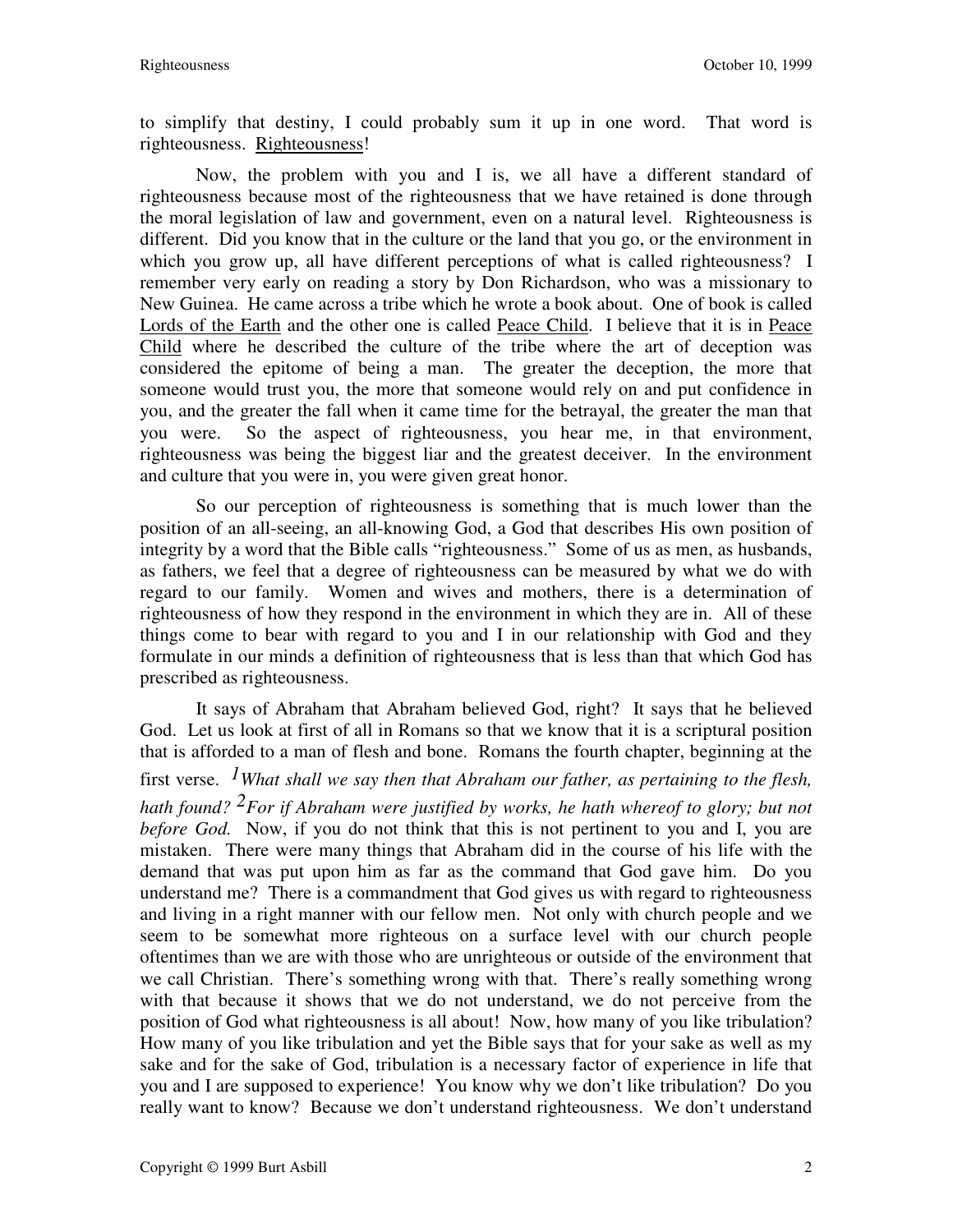the quality or the character or the integrity that is in the word "righteousness." Righteousness is not indicative of an attitude that you have with regard to someone. Do you hear me? Attitudes can change. Do you know that? You can be very congenial and very friendly with me until I say the wrong thing or do the wrong thing or do the right thing at the wrong time. Then you can become very upset with me. Why is that? It is because your attitude toward me, your congeniality, your communion with me, your camaraderie with me is not based upon the precept of God's righteousness. It's what is right according to your perception. This is where you and I have the most difficulty, the most trouble with regard to what we call Christianity. Because we have set a standard of righteousness that is far less, far below that of righteousness that God speaks of when He says Abraham believed God and it was counted unto him as righteousness. Now, does that sound to you like something abstract? It does, yes it does. How do you touch righteousness? How do you know when you come into contact with righteousness? It's an abstract terminology. It's a religious vernacular that the church uses and you become familiar with it because of the environment which you are associated with. But you don't understand it. We don't understand that righteousness is not an idea or it's not an attitude, it's not a position or demeanor that one has! It's indicative of nature. Hello! It's indicative of nature. The problem with the church today is not in the aspect of the lack of righteousness, it's the necessity or position or place or the lack of character. Why do we do what we do when we do it and we know what we do when we do it is not what we should be doing? Do you get that one? It's what Paul said in Romans. Do you hear me? O *wretched man that I am! who shall deliver me from the body of this death?*(Romans 7:24) The more that you know righteousness the more that you understand righteousness, the greater the cry that begins to rise up out of the depths of your bowels to be delivered from what you and I call "Adam." If you're not crying, if you're not travailing, it's because you are not seeing or you are not recognizing or know righteousness. I want to tell you something. The man that moves in righteousness, the man that understands righteousness, the man that is seeking after righteousness will bring conviction in the environment in which he resides. Hello! Did you hear me? Do I need to repeat that? The man who is looking for righteousness, the man who desires righteousness, the man who is aware of his own deficiency of righteousness will bring conviction in the environment in which he resides! The place of his working, of his living, if there isn't that persecution, if there isn't some manner of force that rises up to put him out, or to snuff out that portion of the light.

Brethren, I'm talking about the church. I'm not talking church out there, I'm talking church in here. The church is in a lot of trouble because we have set as our destiny knowledge, revelation, and understanding with regard to the message or the theology of what it means to be sons of God. We've got all the vernacular down pat. We've got the Greek, we've got the Hebrew, we've got the concordance, we've got the Thayers, we've got all of the Lexicons, we've got the Amplified Bible. We've got all of the theology down pat, but we haven't got the substance of it inside of us! When the devil comes, when the devil comes, when the devil comes and he turns up the heat, something begins to melt. It's usually our religious veneer. We become frustrated. We become stupefied, we become irritated, we become agitated, we become depressed, we become oppressed, we become angry! We become stubborn! Under the right set of circumstances, under the right heat... Do you know that it says that in the last day all the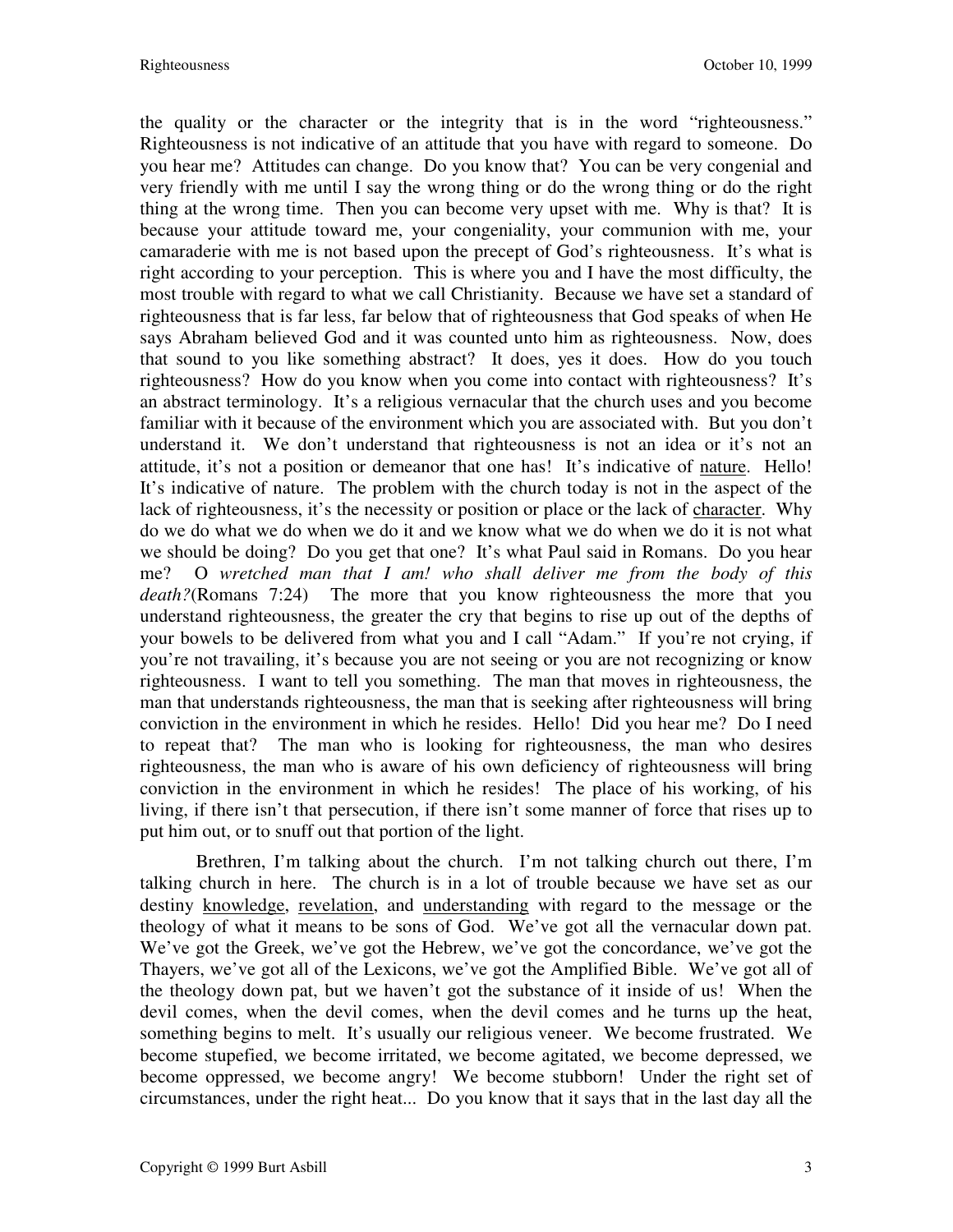elements of the earth shall melt with fervent heat?(2 Peter 3:10) Is it talking about this world out here? Come on! Is it talking about the grass and the corn? Is it talking about the trees and the mountains? Is it talking about the rivers? Is it talking about the lakes, the oceans? What is it talking about? It's not talking about any of that. There may be places that burn with fervent heat, but the whole earth, the Bible says, shall abide forever. There is a heat that is coming to this church! Do you hear me? Hello! It says judgment first begins at the house of God!(1 Peter 4:17)

You know, this was supposed to be an encouraging message! It says judgment begins first at the house of God which house you and I are! I've been in the church for a very long time, not the church out there. My sojourn in that church was short, but it was enough to give to me the revelation of hypocrisy that is in the midst of the religious world today. You know, I was a sinner. I was a sinner and I could see the hypocrisy of the church. But the hypocrisy that was in that church should not be in this church. It is having the knowledge, but denying the power thereof! What power? To heal the sick, to raise the dead, to prophesy, to be able to quote Bible scriptures? You know, you can quote Bible scriptures by rote, by memory. You can go right down from Genesis 1 and end up in Revelation 21 and quote the whole Bible, but unless it's working something of integrity in your character that is immovable, it is worthless, worthless, worthless, and it brings to you a deception because it sent to you a destiny that you are not called to! One thing the church is sadly lacking, one thing, one thing, one thing, one thing is *INTEGRITY*. Integrity that does not falter, does not fail, that remains in a position of absolute, even if everybody turns against you!

You know, if a man begins to move under the desire for righteousness and he moves in the wrong manner, do you know that there is an honor that is given unto him in God? Do you know that God sees his desire for righteousness and God will bring correction into that man's life and that man or that woman or that child will hear the correction of God and they will turn and they will move to God and God will bring him into a place of fruitfulness?! Why? Not because his theology was wrong, but because he had a willingness in his heart to hear God! His willingness didn't come by his participation in religious activity. It didn't come from memorizing scripture. It came in the demonstration of the wretchedness of his own soul! Paul said, *O wretched man that I am!*(Romans 7:24)

He said, *O wretched man that I am*. We're saying what a good man we are. "What a good woman I am. What a good boy I am." There was a little nursery rhyme we use to say. "He stuck in his thumb and pulled out a plum, 'What a good boy am I.'" We have been sticking our thumb in the spiritual pie of Sonship and all of these goodies and we're thinking, "Oh, my. Look at this, this is what I am going to be in God!" It's not *wrong* to have a vision. It's not *wrong* to have a position or a place or an understanding to which God is bringing you and I, but if that is not bringing righteousness, if it's not changing your nature, if you're the same today as you were yesterday, you and I are in trouble! We're in trouble! What happens is that we don't get closer to God, the wall goes up and the thickness of the wall begins to accumulate! God said, they that worship me, must worship me how? Spirit! Truth! They must go together. Two prongs, two legs, two hands, they must work in harmony with each other. You can have all the spirit you want. Have all the spirit you want, but if you're not moving in the spirit of truth...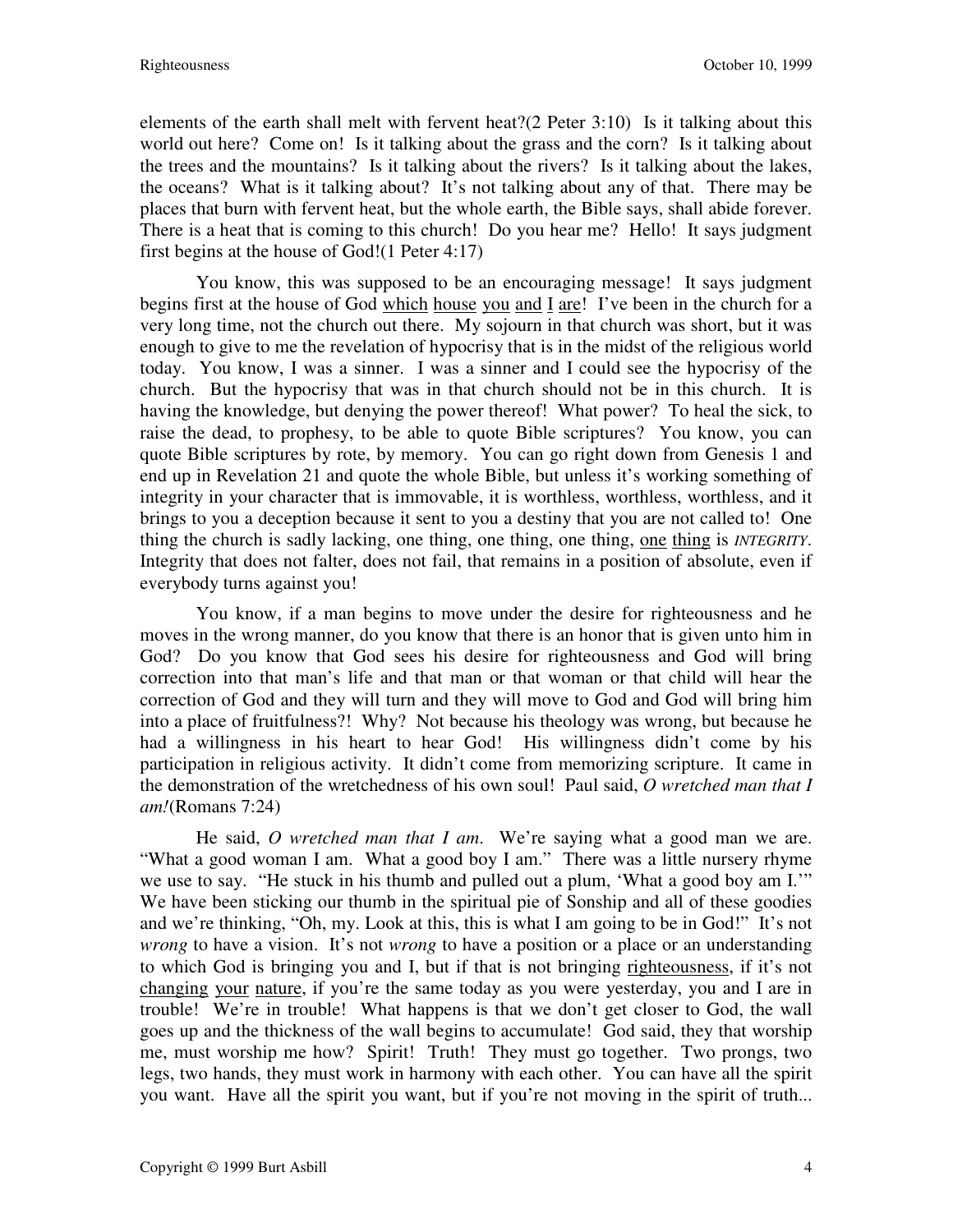Truth about what? Truth about you. Truth about the position, the place that you're in. We had a message that came. "Rend your hearts and not your garments." We had a message that begin to define the perimeter of that word that came to us. Do you hear? There's no need to rend your heart if you're not in a position of trouble! Rending of hearts come from a position of need. Come on, brethren! I'm talking about a word that came on the fourth of July. Do you remember the word? Has anything changed? Has God said anything further, has He brought some revelation to you and I that we need to know that we're no longer in that place? We get so caught up. We get so caught up. We get so caught up in our activity of being religious. Self-sufficient! Self-sufficient! We have pride and we are arrogant. It says that Abraham was not justified by his works. (Romans 4:2) Do you hear me?

When God said, get thee up out of the land of your kindred, he packed his bags. Do you hear me? He packed up his bag, he packed up his family. He put them on his mules, he put them on his camels, and he led them out. THAT DIDN'T MAKE HIM RIGHTEOUS! For he went down into a place and he lied! It didn't make him righteous. What made him righteous was that there was something that was in him that was desiring something other than the nature in which he was born with! He knew that in God, somewhere down the line, that there was coming somebody that was going to bring a remedy for him! It says of the scriptures, it says Abraham saw the day of the Lord. Jesus, I believe, was the one who said it, he said, "Abraham saw my day."(John 8:56) There was something that was irreversible going on in the substance of his soul that when he came to the point of being 99 years old, the promise that was given him was not for naught. Do you hear me? Because he believed God. Because he believed God. He believed God. He believed God. He believed in the reality of God. You and I do not believe in the reality of God! Given the right set of circumstances and the right environment, watch our mouths begin to work. Watch our feelings of agitation and irritation begin to rise up. Let us watch our demeanor of how we become oppressed, depressed, suppressed. You know Paul, I believe, had an understanding. We do a lot of talking with our mouths. If you're not guilty of it, then you just have to pray for me. We do a lot of talking with our mouths. We can talk up a talk. We can really talk a good, a good church word. We can really talk a talk. We can talk it. We can talk it! We can talk it better than any people. None of us has gone to theological seminary. Hallelujah! We haven't been indoctrinated on that level, but more, that there are more people in this way of life that can talk the talk of being religious and be right up there by their talk. But there's something sadly, sadly, sadly, sadly, sadly, sadly, sadly lacking in the evidence of their lives!

Now, I don't believe that I am being harsh or critical. I'm trying to encourage you! I'm trying to bring you to a position that will agitate you. Not to rise up against me and smite me with your mouth, but to rise up and begin to turn to God that God might have the work and the way of your life!

I don't know. You know, there are some very serious, there are some very serious decisions that one has to make with regard to righteousness. Righteousness is the demand. Righteousness is the demand. Righteousness is the fruit. Righteousness is the position and the place of the calling. Righteousness! Not for your sake, not for my sake, not for the community's sake, not for the world's sake, but for whose sake? God's sake!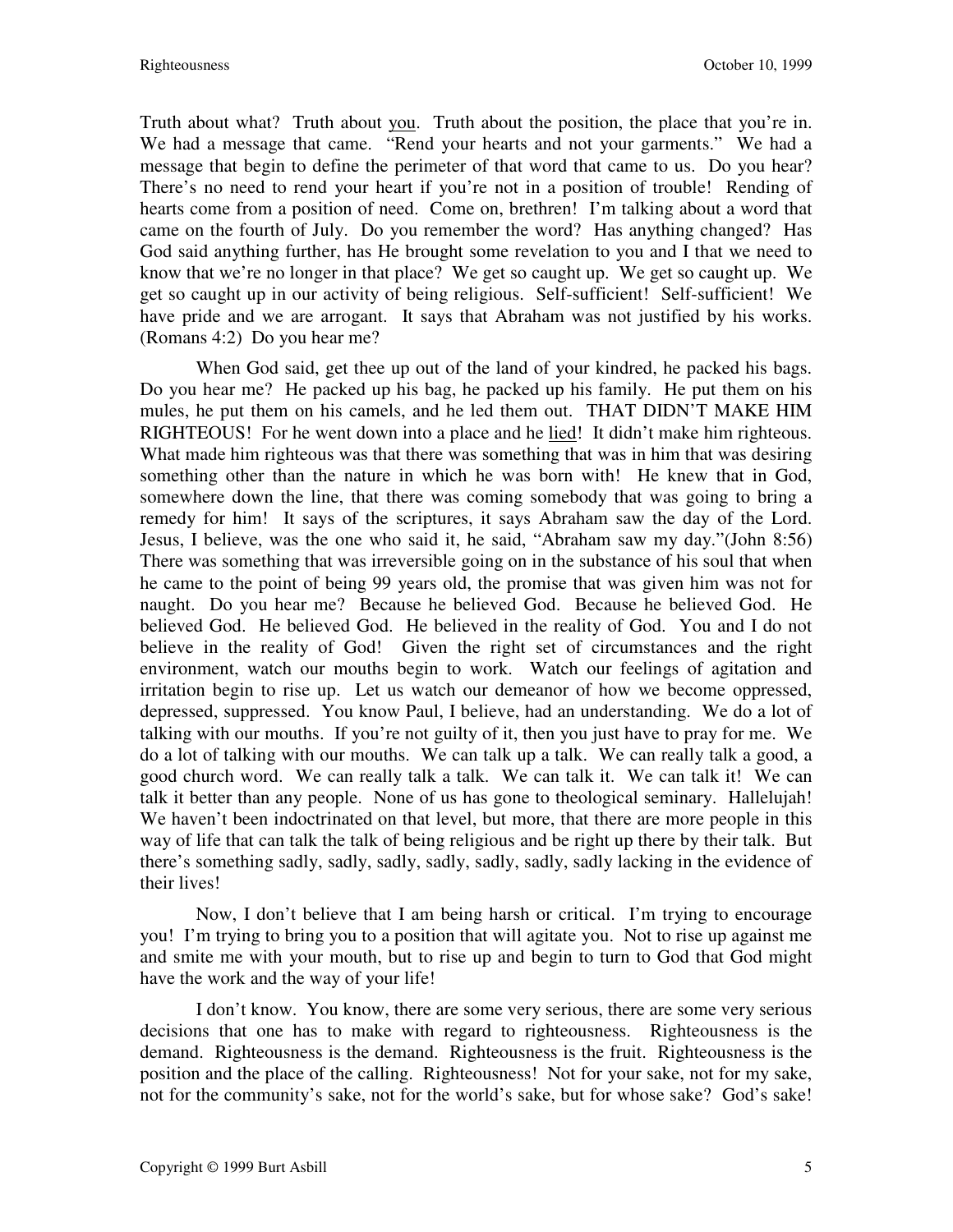Because He says He desires to have a people who are holy, who are pure. Hello! Who moved in what? Not the integrity of humanity! Not the integrity of Christianized humanity, but in the integrity of God! That is Christianity. There's something very costly. Costly, do you hear me? Costly! We've watered it down. We've pulled it out. We're like the man with the thin Bible. We think that it doesn't apply to us because we're baptized in water and filled with the Holy Ghost and we speak in tongues and we prophesy and we move in this arena, we move in that arena, we testify to the blood of Jesus Christ! But if all of that comes and it is for naught in regard to your own personal environment, you are in trouble! You are in trouble! You are in trouble! The maladies and the attitudes we're seeing in the young people are not something that is just pertinent to that generation. It is not some new thing that they are going through as if it were strange. It's a manifestation of what we have fostered in the bringing up of our youth, in the realm of Christianity. Not by word, we've been very faithful to deliver the word! But the problem is in the homes. The problem is in the homes! Church doesn't start here! Church starts out there in the home! If there's not a demonstration between husbands and wives, if dad and mom are not pursuing after righteousness, then there is a problem, there is something that is going on that is adverse to the will of God! It's working something in you that is unseemly. It's working something in you that is going to bring destruction. If you as a child, if you as a young adult are not moving in the home with preference and respect for your pairnts, there is something wrong. You can't come in here and play your guitar and sing your songs and move into an arena of being spiritual. There is something wrong, you are deceived! You are deceived! You are deceived and you're moving down the road that is going to bring destruction and there is going to be a heat that is going to come that is going to melt your Christian vernacular veneer. It will change your Christian vernacular to words that the world speaks.

The Bible says that the elements are going to burn with a fervent heat. I think we need to turn over to that scripture. It's in II Peter, I believe. A man said that second Peter had a lot of good things. Or Peter had a lot of good things to say. I found that to be very true. I find that they all have a lot of good things to say. I pray for the spirit of revelation and understanding, that we might understand. That we might understand. Not just to get up here and preach another message. I don't want to get up here and rail and bring out, as it were, the goad or the whip. I'm talking with regard to the desire that God has for a holy people. Was it not God that said that they shall be a holy people unto me? Don't we have a song that we sing? Holy, something, something, something. They shall be holy unto me. For I the Lord thy God am holy. How holy are we? Well, I think we're pretty holy. Hole here, hole here, hole there, hole here! Holes all over in our demeanor, in our position of integrity, in the position or place of righteousness.

You know, one of the things that really amazes me is when we as individuals begin to get down to business. Well, a little business. The heat gets turned up. The screws get tightened down. We get our thumb caught in the crack, boy, we can get very spiritual, very quickly, very fast. We can begin to pray, "Oh, God, I want your direction. God, I want your will in my life. God, will you speak to me? God, will you bring me into that place of deliverance? God, will you work in my life? I want to be in that place of deliverance. My Lord! God, I want to be righteous," and that's when we get into trouble. Because God begins to answer us. He'll raise someone up that you don't like. He'll raise someone up that brings a word that rubs you the wrong way and he'll begin to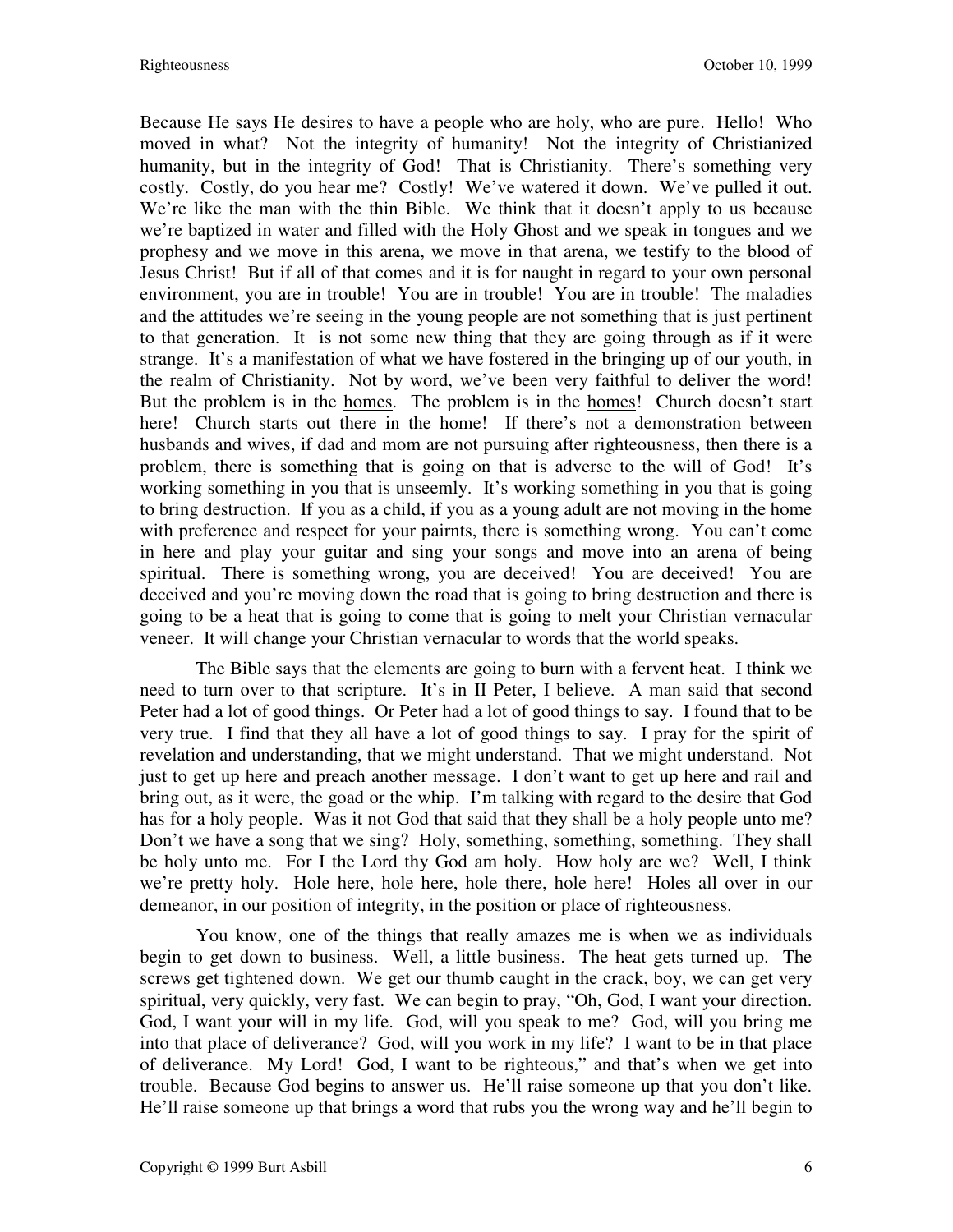move in that fashion and that manner. What happens is you'll begin to be agitated. You'll begin to squirm around in your little seat for awhile. You'll begin to deny the very thing that you asked God for. If you cannot believe and love your brother who you can see how can it be that you can love God who you can't see?(1 John 4:20) How can you love God who you can't see?! Why do you think that God wrote in the word that in the multitude of counsellors there is safety?(Proverbs 11:14) "Oh God, I want to hear Your will. I want to know what You want me to do, God." You go and you ask of the brethren, "What is the will of God?" and God speaks and you say, "That's not the will of God." You didn't believe. You didn't believe what you spoke. You didn't believe what you prayed. You didn't want the will of God. You wanted your own way. You wanted to do your own thing!

I'll take my glasses off and that way you all just blur together. I can't be accused of looking at one individual and pinpointing. What we don't lack is a multitude of words! What we don't lack is a position or a place of opinions! Oh, my! This Body is so full of opinions and most of them are based upon hypothetical conjecture. Not scripture.

I've heard preachers say that they believe this book. "I believe that this book is the infallible, indisputable word of God." Question them on it and see what happens. Question their theology. Question their statements. Question their scriptures that they are using. Question them, not in a disrespectful manner, not in a manner that is usurping or lacking that position of respect. But asking them for the purpose of possessing truth. I'm telling you that if you believe that this word is the will of God, then you must believe God when He says let every man be ready to give an account to that which he is called for.(Romans 14:12) What are you being called for? Just to be a preacher? Just to save souls? Just to minister in some obscure, out of the way place? "Oh, well, I want to come to the epitome of Christianity. I want to know and have the love of God flowing through me because it says in the Bible without love everything is tinkling brass and sounding cymbals!" Isn't that what it says? But you know, love is not something that is mushy, gushy and ooey, gooey. It's not something that's based upon a sentimental feeling. How many of you get mad at God? Nah, you don't want to raise your hand on that one, do you? If you really love someone, can you get mad at him? Absolutely not! Not if you love them the way that God wants you to love them. Not if you love God the way that you are suppose to love Him. "Oh yes, God, I love you so much and I know that you love me. I will willingly submit myself to this fire. Oh yes, God, here's my head in the vice. Crank it down one more turn! Oh yes, God! Oh yes, God! Heat up the fire a little hotter! It's not hot enough yet, not hot enough! *Sizzle*! No, God it's not hot enough! Crank it up a little more, God! Put the butane to it!" Is that our attitude? I think we get down to the mullygrubs and we begin to say, "Oh God, save me. Move me, God! How could you do this to me? Haven't I given you my tithes and offerings? Haven't I given you my time? Haven't I testified for you? Have I not waited so patiently? Waited so patiently? One year, two years, three years, four years, five years! Haven't I waited for you so patiently, God? How can you do this to me?" You don't know God. Your perception, your position or your relationship with God is out of sorts. You have a destiny in God that God does not have for you. *Present your bodies a living sacrifice*.(Romans 12:1) How many of you know that verse? How many of you have quoted it? With an expectation of the knife that is coming! Don't believe it. I don't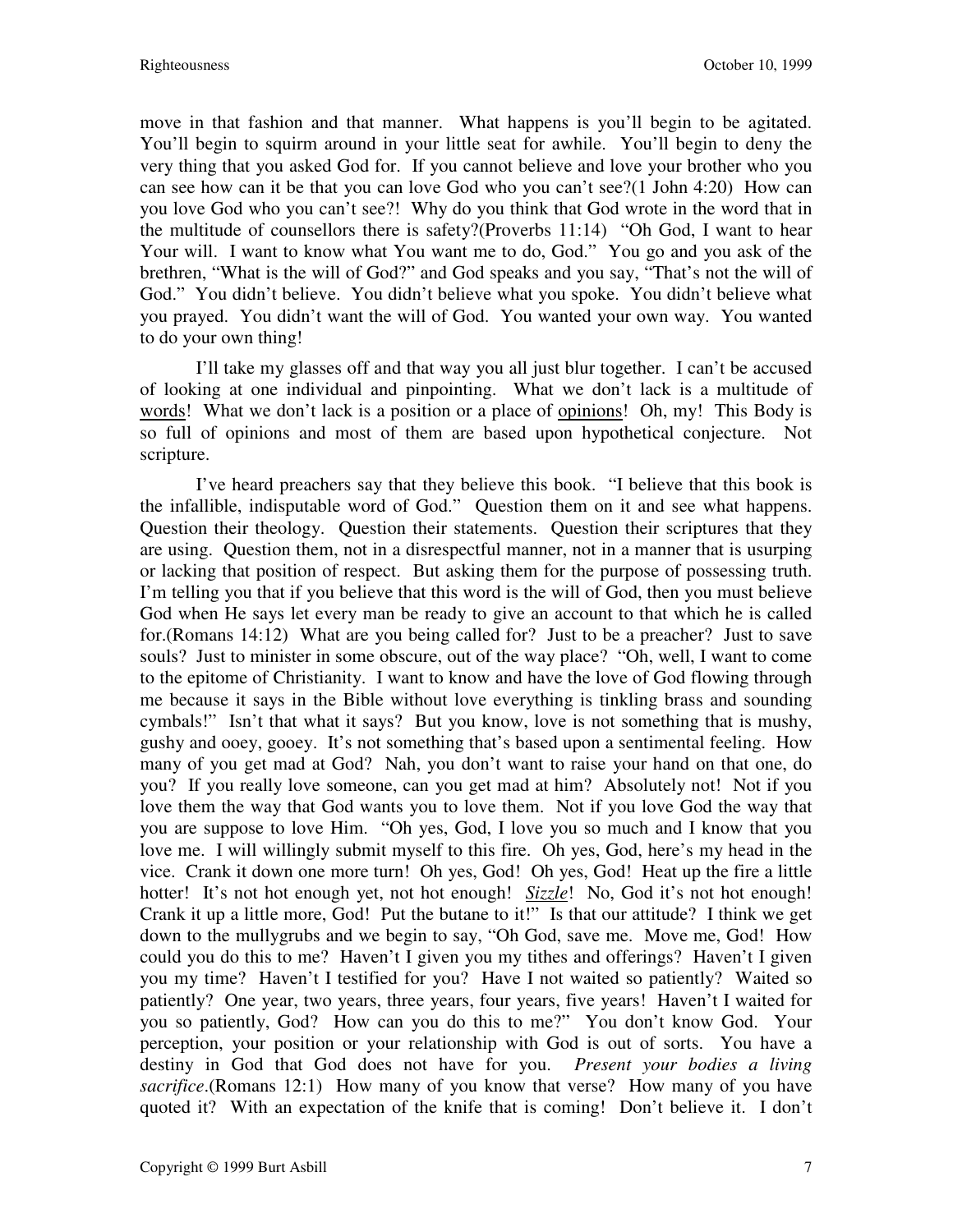believe it. I don't believe it. Hello! I DON'T BELIEVE IT! Fire comes, fire falls, knife begins to cut and we begin to cry out, "Oh God, have you forsaken me? Have You forsaken me? Where are You?" We start knocking on the door, but He's not answering.

I believe that there are times when God withdraws His presence from us. Not necessarily because we are rebellious, stubborn, or even contrary to the will of God, but as He withdrew Himself from the presence of the Shulamite maiden, that the Shulamite maiden might get up out of her place of comfort. Comfort! Comfort! Comfort! We're all very comfortable in our own little environment, in our own little niche! Very comfortable! Very comfortable! Let someone come in and disturb our personal environment. Little things! Little things! Little things that go on in our lives. Little things that motivate us not toward God, but toward unrighteousness and they should be motivating us to God. Should be motivating us to God! Should be making us and pressing us to God. We come home from work and begin to complain about those at work. We come home from work and say, "Oh, so-and-so did this and so-and-so did that. How could so-and-so do that and how could so-and-so do this? How could he do that? How could God put me in this place? Why am I stuck?" Do some of you feel like you're stuck? Feel like you're stuck in your position, your place? "What'll I do? Where'll I go? I've got to support my family. I've got to do this. I've got to do that. I'm stuck! I'm stuck! I'm stuck! I'm stuck!" Why are you stuck? God stuck you! God put glue on the bottom of your feet and He planted you, and then He agitated your circumstances around you! Why? It says, "Like a tree that's planted by the water, I shall not be moved."

I'M GOING TO GROW! MY ROOTS GOING *DOWN* IN THE MIDST OF TRIBULATION! IN THE MIDST OF DRYNESS, MY ROOTS GOING DOWN! THERE'S GOING TO BE A TESTIMONY THAT'S GOING TO BE WRITTEN ON THE BARK OF MY TREE! AND IT'S GOING TO SAY THAT HE IS LORD! I'M GOING TO PUT OUT BALMS, HALLELUJAH, AND IT'S GOING TO PRODUCE LEAVES THAT ARE GOING TO BE WHAT? HEALING FOR THE NATIONS AND IT'S GOING TO BRING FORTH FRUIT THAT MANY ARE GOING TO PARTAKE OF!

You know, we have been doing some planting out here. I don't imagine that tree liked what I did to it. I broke one of its limbs. I disturbed its root base. I dug a hole and slammed it down in there. I took a shovel and went all around it. It said, "I'll show you. I'll just drop all my leaves." We're like that. We get moody with God. Oh yes, we do. We get moody with God. We might take it out on our wives, or our husbands, or our children, but we are really mad at God. We really are! We might take it out on the one that is at work or the one that is close to you in your personal environment. It has nothing to do with them. They may not be doing what is right. They may not be doing what is righteous. They may not even know what righteousness is. It makes no difference! If you're a child of God, God is in charge of your environment. How many of you want to change your environment? My mother used to say to me and somewhere it's in the Bible, I think, because most of the things that she said to me were in the Bible. She said, "Bloom where you're planted." Bloom where you're planted. I'll tell you, if you bloom enough, profusely enough and begin to produce enough righteousness, *righteousness!*  Character, character, character, integrity, God begins to move up in the midst of your soul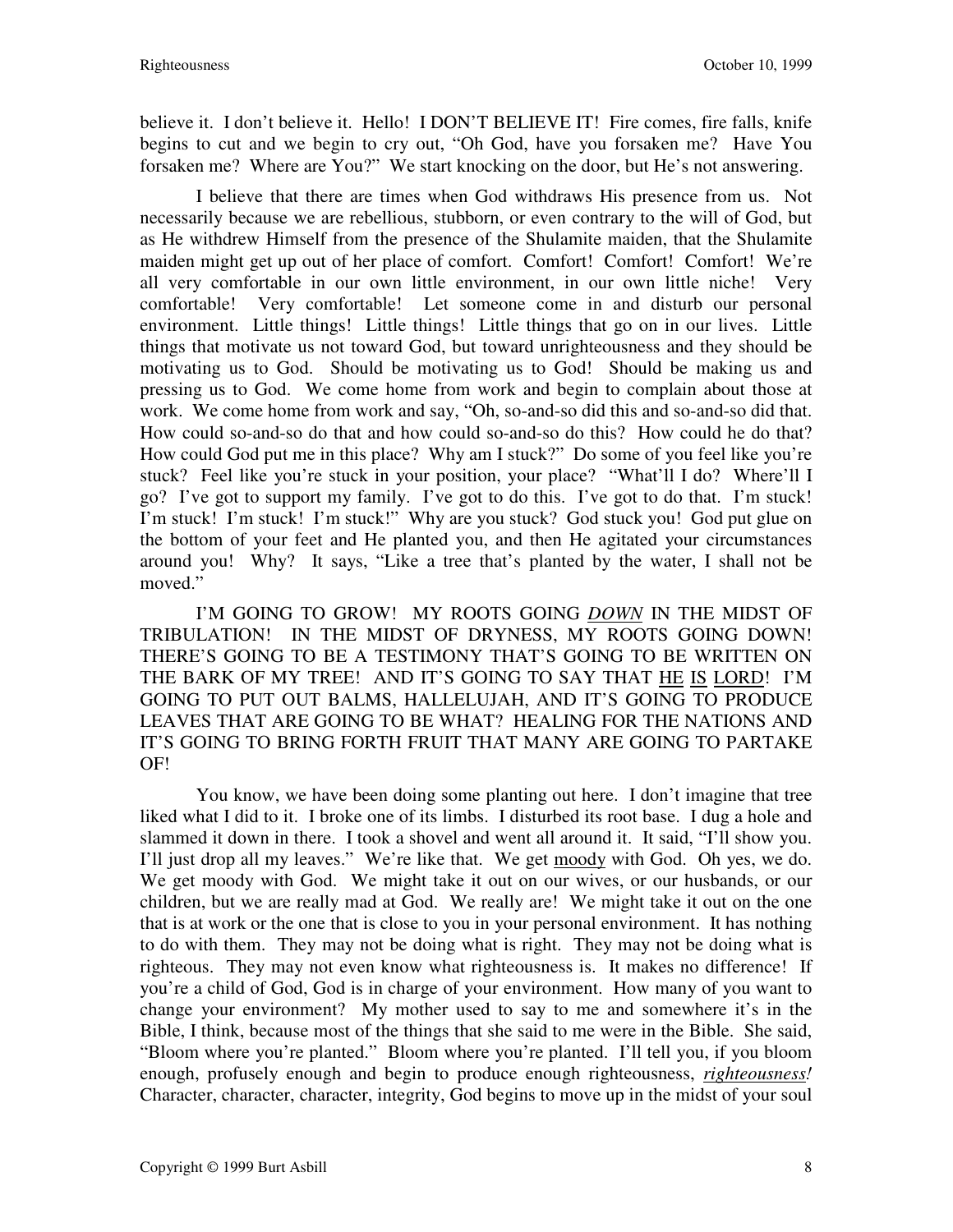and your situation will do what? Get worse! Just get worse! Get worse! Get worse! Get worse! But all the time leaves are coming out. The bud is beginning to swell! Hallelujah! And the little thing begins to form. That little fruit begins to form and it goes through all the elements and all the hot and the cold and the rain and the dirt.

Boy, I'm really thankful for some of the experiences I have, some of them. Not all of them but I'm coming to that point, I think, where I can be thankful for all of them. I'm coming to that point just as soon as I get rid of some more of this garbage. Some more of this baggage, some more of this humanistic, humanistic, pessimistic nature that is called Burt. I think I can praise them all, but you know, one of the experiences I really appreciate was the old pruning tree. My, when God would talk to me, He'd talk to me and He'd talk to me when I would get out there in the almond orchard. We'd go to work on pruning the trees and some of those branches were too big for my pruning shears. I had a long pair of pruning shears. Had long handles on it and a very sharp blade. Had to be sharp because when you cut the limb, it not only cuts it, but it seals it. Do you hear me? It seals it. It seals it. It keeps things from getting inside of the tree. I could probably lop off a branch that was seven inches around, with that long handled pair of shears, but sometimes it took the chainsaw. You can hear it out there in the orchard, roaring. Sawdust and chips would fly everywhere. You'd come out all covered. How many times have you heard the chainsaw and you'd be, "Oh my, oh me. Oh my, oh me, that hurts. That hurts! That hurts! It hurts!" Of course it hurts! It's supposed to hurt! It says, *present your bodies a living sacrifice.* Is there something in your nature that needs to be changed. Changed! To our dismay the only element by which God changes us is fire. Fire! Now you can suffer all types of persecution and you can go through tribulation, but if you're not having your sights affixed upon the destiny which for God has called you, it's for naught. You will suffer! You will suffer! You will suffer! You will suffer! You will suffer! You will suffer and you will suffer until there comes a point in time that you will tolerate no more suffering. And when you reach that point, you will turn, you will walk, you will move away from God. Hello! Hello! That means that all the suffering, all of it from the point of suffering began to bring you into righteousness to the time when righteousness began to manifest to that point in time, is for naught. It's for naught. It's for naught. It's for naught! You know, it's a tragedy! That is a tragedy. That is a tragedy! That is something that should not even be thought of, but it is going on. Do you hear me? It is going on. Brother Campbell's vision, should I have to remind you was of the "Come-out-of-her" church. Stuffed full. Stuffed full. Stuffed full of things and wearing many garments. Come on, brethren, we haven't passed through that phase because we're coming around to a new year, a new time, a new place, a new convention! Come on! Things haven't changed. Things aren't any different. There has been no moving or earth shaking that has had a manifestation of God coming forth in the manner and fashion that God wants to demonstrate Himself. It says in II Peter 3:10, *But the day of the Lord will come as a thief in the night; in the which the heavens shall pass away with a great noise, and the elements shall melt with fervent heat, the earth also and the works that are therein shall be burned up.* Now, I realize that this day of the Lord is probably referring to the great day of the Lord when the Lord moves in that last final stage. Things might already begin to run with the fervency of the heat.

You know, I've seen it. I've seen it. I did. I've witnessed it in individual lives. When the devil has come in through the means of a door or a window of humanity and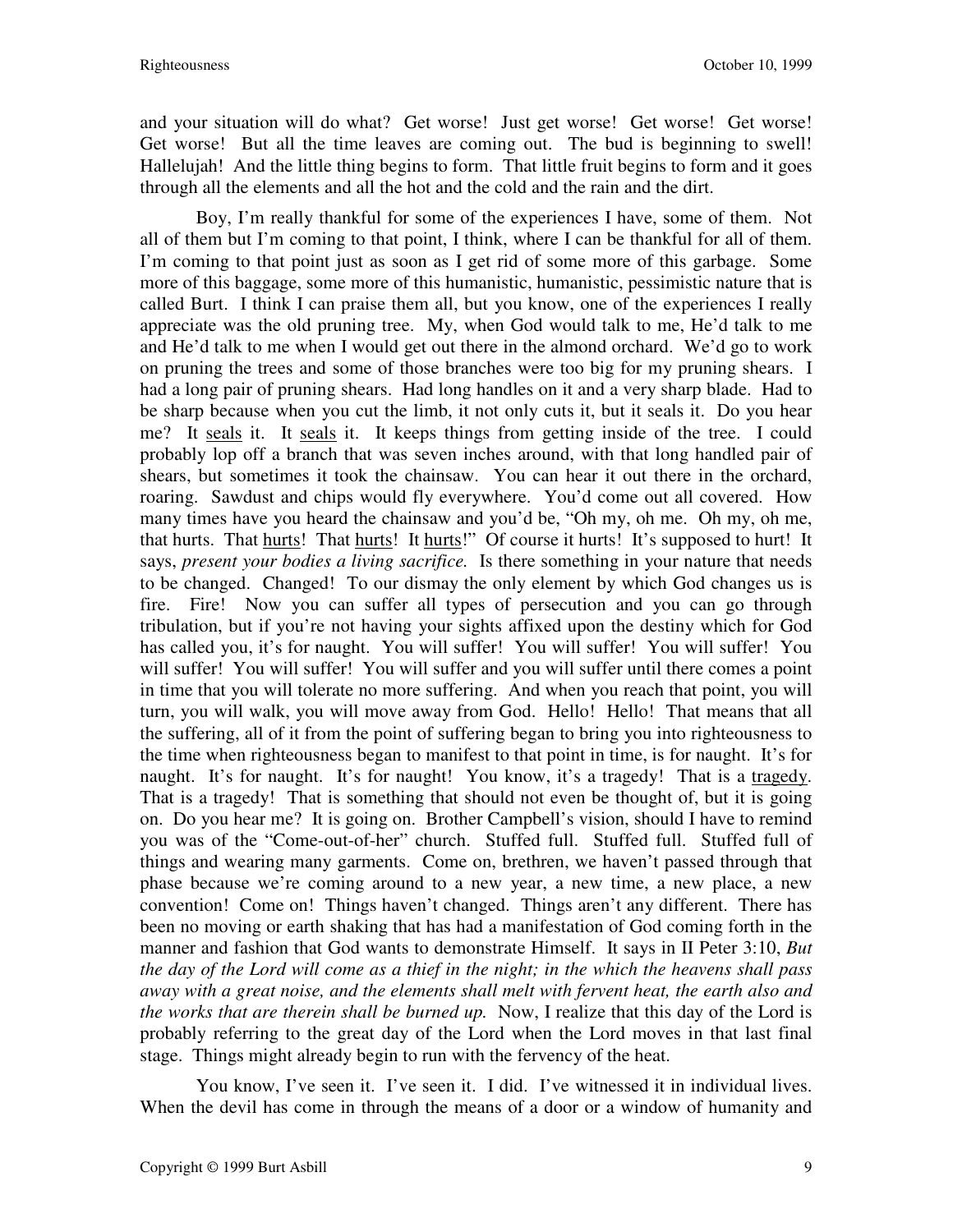begin to administer unrighteousness in the mind. They allow the unrighteousness to fester or the deception to move and there came a time that the heat became so intense that that which was underneath was set at liberty to manifest itself. Now, if you don't think that is scriptural, you turn right around with me to II Corinthians, the fifth chapter, and let us read at the first verse. II Corinthians 5:1, *For we know* (we know) *that if our earthly house of this tabernacle were dissolved, we have a building of God...* Do we really know that? Do we really know that? If we really know that, why do we fear tribulation? Why do we fear trouble? Why do we fear persecution? Why do we fear death? Why do we fear it? Why? Why? Why? Because we don't know. We don't know. We should know, but we don't know. We have a confidence with the things that are stuffed in our pockets. We have a confidence with the things that are adorning our bodies that are hindering us, that are preventing us from moving into a position or place of righteousness. No one should tell you what is righteous and what is not righteous. You have the Holy Ghost inside of you. *...if this tabernacle were dissolved, we have a building of God, an house not made with hands, eternal in the heavens. 2For in this we groan...*

I see a lot of giggling, I see a lot of laughing, I see a lot of frivolity. I got in real trouble one time when I was up here and I used that word, but nevertheless, I see a lot of it. I see a lot of it in my life. I see a lot of it in the lives of the Body of Christ. Do you hear me? I see a lot of it. For this we groan. I don't hear a lot of groaning. I don't hear a lot of groaning! We have prayer every other Friday night, but it seems to interfere with a lot of your personal business. It seems to interfere with a lot of your personal desires. It seems to interfere with a lot of your personal intentions because there is only a few, only a handful that come. Do you hear me, only a handful that come. You can count them maybe on one hand! Setting a time aside for God. Maybe I don't pray the way that you want me to pray. So what! Maybe you don't have anything to pray. So what! There is a position or a place of commitment that you have with regard to the fellowship that you are connected with, if God connected you! The fellowship doesn't always do what you might want it to do, but there is a position of prayer that you can go and you can pray! It's not just turning around and coming because I said something about it. You know when it really comes down, when it really counts? Is when you keep doing it and you keep doing it, and you keep doing it, and you keep doing it. You don't see anything. You don't feel anything. You don't see anything happening. You see the people dwindling. They're getting worse and worse and worse and the participation is falling off, but because of the pressure and because of the integrity of character of righteousness, you keep the commitment! You keep moving! You keep pressing! You keep praying! You keep doing it whether you want to do it or not. You do it and you do it and you do it and you do it and you do it and you do it and you have no business not doing it until God says, "Don't do it anymore!" There's a point, there's a place that you and I can come to where God will say, "Alright, the cup is full. I've heard your request." You know how I know that? Because I've been there, do you hear me? I've been in meetings where God said, "The cup is full. Not another word comes out of your mouth," and I stood up and began to minister. Boy, was I in trouble. I've had prayer for individuals and God said, "Alright, I've heard your prayer. No more prayer." Why do you need to pray if God says, "OK, I've heard." Find something else to pray about. "Alright, God, I'm ready for the next one. Next burden, next level of tribulation and persecution. I want more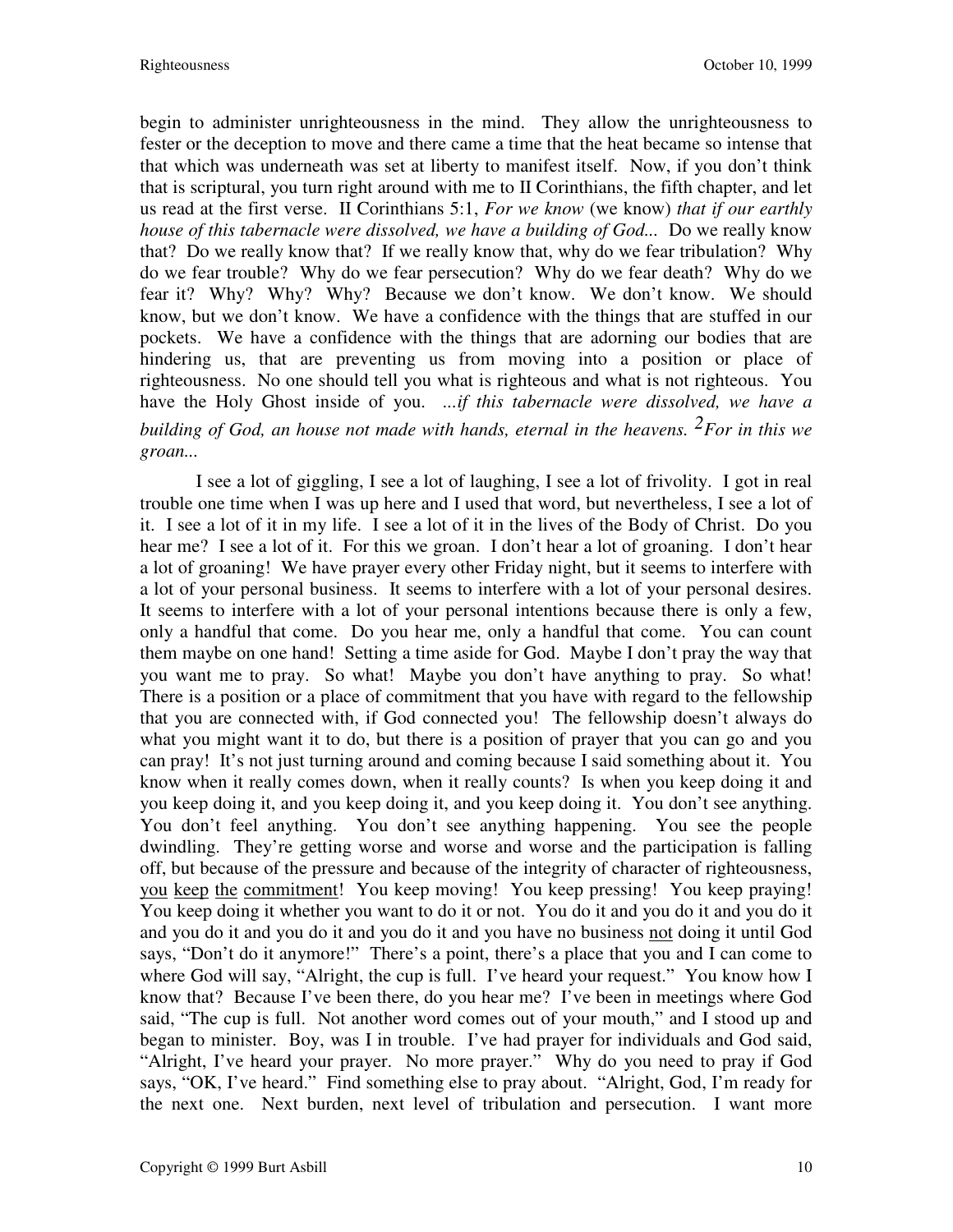righteousness. I want more righteousness! I want more righteousness!" "Oh, why do I have to come out here and clean? All I do is push brooms or chase dust all over the walls." So what! So what! Commitment! It's not the dusting. It's not the sweeping. It's not the brushing off or getting in order of different things. It has nothing to do with it! It's obedience to the responsibility and the commitment that is required of you by your affiliation and association. If you don't have that commitment, you need to be some place else. You need to be doing something else some place else. Do you hear me? Do you know that in the Pentecostal church I felt a responsibility to move in the gift and the calling and the election of God? I didn't know what it was, do you hear me? But I felt a pressure to be there in the service and be involved and the service being what it was. Hello! When they would say to me, "Will you participate in this and this?" "Well, I don't know, I don't know. I'm going to be doing this. I'm going to be doing that." No! "Yes, yes, I want to participate!" They had youth night. They had Wednesday night. They had Sunday night. They had Sunday morning. They had all of these different things going on. Do you hear me? It wasn't in the structure that was working something in the order of God, that I was in the order of God in wanting God. Do you hear me?

God put me into a place of labor for 10 years. Do you hear me? For 10 years I labored for a man that I had no desire to labor for. Every morning, every morning, every morning, every morning and every day! Labor, labor, labor, labor, labor, labor! I stayed there. I wanted out. Many times I wanted out. "Oh God, where are you? Where are you, God? How could you put me here? How come you've forsaken me? How come you've left me?" You don't get integrity by being able to produce some religious expletive with regard to what a Christian is or the theology that you believe because you're a Christian. That has nothing to do with it! It is a demonstration of power in your life that causes you to be righteous in your attitude! Did you know one man shared with me years ago, something that stuck with me through the years? He said, "Righteousness must not only be righteous, it has to appear righteous." It's not enough for me, not enough for me just to say that I want to be righteous. It's not enough for me to believe that I'm working toward righteousness. There must be a *demonstration* of righteousness in my life.

You know, out there in California, we were kind of isolated out there after the initial entourage of ministry that we got. Isn't that like God? He brings in a lot of water, a lot of fertilizer. Hallelujah! And He works up the ground all around you and things are glorious, things are beautiful. You're sitting up there in the heavenlies and you're seated with Christ in heavenly places. Hallelujah! But then all of sudden everything dries up, everything withers, everything just seems to evaporate. Twenty years, twenty years do you hear me? Twenty years! I never had a fellowship much greater than about 15 or 16 people and you know what? It turned over on me three times! In that twenty year period! That means there would be those who would come in and they would go on in God and then the word of God would begin to come and begin to flow, not just from me, but from the tapes and the visitations of individuals. It wasn't just individuals that are pertinent to this fellowship. I can remember when C. L. Moore used to come through or he'd stop. Five people! And most of that was my family. He would minister to us and encourage us and give us a little drink of water. Hallelujah! Back then we didn't have the prolification of tapes or videos. We didn't have all that back then. What we got is what we heard. Oh, there were tapes, but it was all this charismatic garbage that was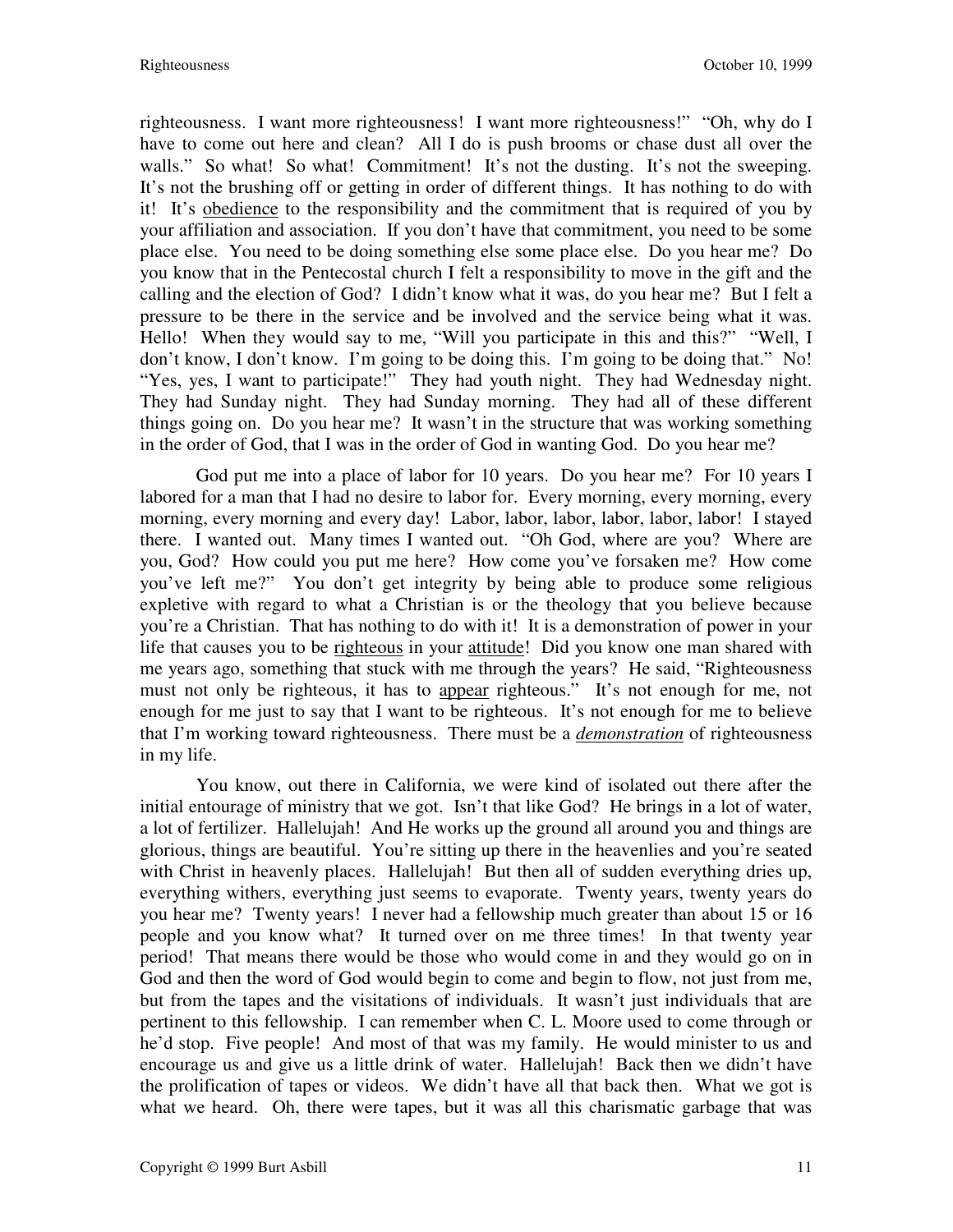going on out there in that time frame. You'd listen to it and you'd know and you'd walk away like you'd been drinking something other than pure water. Day in, day out, day in, day out, day in, day out, day in, day out, day in, day out! For what? For my sake? For the Body's sake? For the place in California's sake? Absolutely not! FOR HIS SAKE! He desired to produce something in that environment that was conducive to righteousness! Now, I'm not saying that I am righteous. I'm saying to the degree that I submitted myself to my circumstances, it worked within me an ability to believe God. It wasn't that I responded correctly at all times because I didn't. I can remember one time walking out to the service yard of the ranch that I was working on, looking up to the stars and almost shaking my fist in God's face and saying to God, "I don't know whatever it is that you are requiring of me, but whatever it is that you are requiring of me, I can't do it. I am withdrawing myself from this position or this place. I'm resigning." He said, "Oh, yeah? OK! OK! Alright, you resign. Fill out in triplicate, submit it." Boy, I thought I was in trouble before that. After that the heat really turned on. God began to press me, press me and you know what? He pressed me right down into the dirt and I began to cry, "Where are you, God?" He said, "You said you're resigning. I'm leaving. I'm out of here. You don't have anything more to do with Me anymore." I said, "I didn't mean it! I take it all back! I take it all back, God, I take it all back! I repent! I repent! I repent! I repent!"

*For in this we groan...*earnestly*.* We're not groaning earnestly. We're not groaning. We're not even groaning. We're not even whimpering. We whine. I've got a little grandson. He's got it down pat. He's got it down pat. "whimper, whimper...Can I have a Band-Aid?" He's got it down. He's got it down pat. He's got it down. Oh, your little heart goes pitter-patter. "Oh, you poor little thing." We whimper. We don't groan, we don't groan, we don't whimper. We're whining, we're whining, we're whining, we're whining, we're whining! "Oh God, you've forsaken me? You left me out here in the cold all by myself. God, what am I going to do? How could You give me such an employer?"

Earnestly desiring! That's why we don't groan because we're not earnestly desiring to be clothed upon. We want something else. We want to be clothed with something else. We want to be clothed with security. We want to be clothed with contentment. We want to be clothed with happiness, prosperity. We want to have children. We want to be married. We want to do this or we want to do that. We want all of these other things that we're thinking, thinking all the time that we're manipulating God by saying, "Praise the Lord," and, "Hallelujah," and, "Oh yes, I want to be an overcomer." Okay, you want to be an overcomer? Let me take away your security. Let me take away your substance. Let me strip you financially. How many of you have a bag with holes in it? How many of you have a bag with holes in it? Oh yes, I've experienced the bag of holes. He said, "Your bag has holes in it because you're doing something with your money that you should not be doing with it." You're paying for things that you should not be paying for and those things that you are paying for should be going somewhere else. Coming to naught! The Bible says that we are to lay up treasures in heaven, hello, where neither moth nor rust nor thieves...(Matthew 6:20) What are thieves? Well, it could be that new computer. It could be that new boat. It could be that new car. It could be that interest that you are accumulating on that savings account. It could be a lot of things! Thieves, thieves, thieves, thieves! Thieves!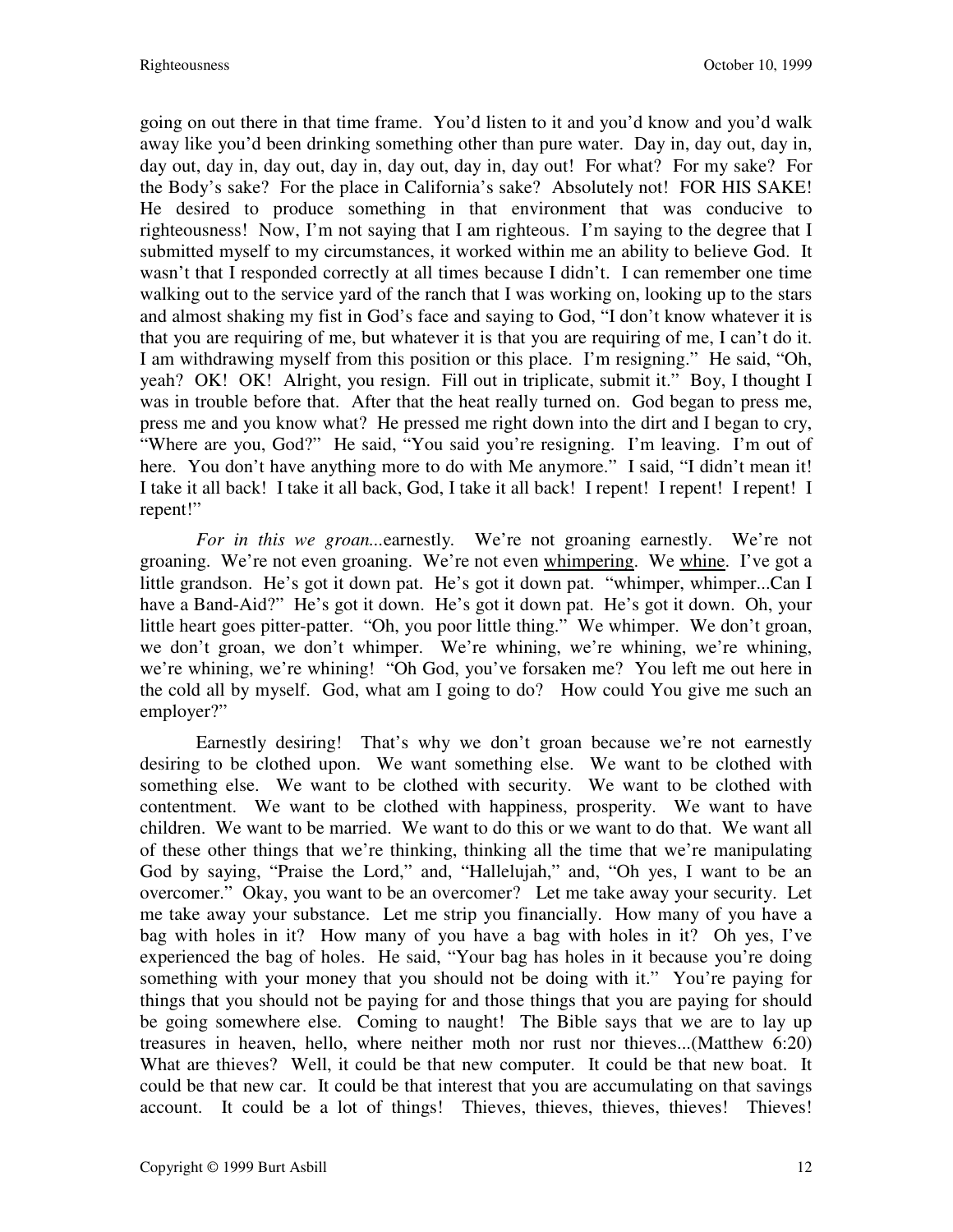Thieves! Thieves! I want you to tell me, is there any bank or financial security that you can give to or invest in that will give you back, pressed down, running over? Then why do you put your money there?

I had a little money one time. One time! It's getting so far back there that I'm forgetting about it! But I had a little money one time. I said, "God, I have all this money." Well, it was a lot of money to me, when you don't have anything and you get something and you really think you got a lot. "Oh, boy. Oh boy, oh boy, oh boy! I'm going to go buy a car. I'm going to go buy shoes. I'm going to go buy this! I'm going to go buy that! I'm going to buy new things all over the place! God, I need to put this money somewhere. Need to put it, need to put it, need to put it! I want it to give me back more money. More money, God! I want to put it somewhere. Oh, I can bless the Lord. Oh yes, I can take the increase and give it to You! Where can I invest it? Where, God? Where do You want me to invest it?" I should never have asked Him that question. I was alright with everything else preceding that. I should have just left it there. He said, "Invest in the kingdom of God." I said, "What's the interest rate?" He said, "Pressed down, runneth over." He says, "You can't even fathom or determine that amount of interest." It says that it is incomprehensible to man's mind or thinking the interest which God will give to you on that which you will invest in Him. It may not come the first year. It may not come the second year. It may not come the fifth year. You know, you may not even live long enough to collect the interest on a natural plane, on a natural level. But you know something, someone might be the beneficiary of your investment. Paul said, "I have stored up, laid up in heaven," hello, "a crown, a crown, a lavish, ornate crown. I have it laid up in heaven and it's waiting for me!" You know what? I am a return on His investment. Think about that. You know that his crown has been growing since the day that he died? Do you not think that that investment, that original investment of his life that he poured out to the church, do you not think that the investment of his own flesh, his own skin, do you hear me, as it was flayed off of his back and as the blood dripped down his back and into the ground, you don't think that God was not aware of every drop of every particle of DNA that was falling from his bones? Absolutely! Absolutely! I believe, I believe, I believe, I believe that there is a return to that investment that he is reaping because I'm a product of his investment. Hello! What he has suffered. What he went through. His shipwrecks, his beatings, and ultimately, his beheading brought me to a position of acceptance of Jesus Christ as my personal Saviour. You talk about pyramid systems. He has a piece of everything that I do. Do you know that? Because he's responsible for some part or some portion of the ministry in which God has placed me and the obedience that I give to that ministry, God brings something to his credit, his position. God is just, He's absolutely just. If we could do nothing else, He says, "Invest in the kingdom of God!" We're investing in retirement. We're investing in layaway programs, 401K's, 401C's, 401D's, IRA's, RAI's, whatever they are. Squabbling for higher wages, squabbling for this, scratching for that. Hallelujah! Don't have time for that type of environment! Don't have time to clutter up my thinking with that type of mentality! God says invest in the kingdom of God. There's something of integrity that comes back to you! And God does not wait.

God does not wait until you die. We always had an open home and by that I mean that God would bring young men, young ladies, into our lives that we would begin to nurture. They would come to us because they really had no other place to go and we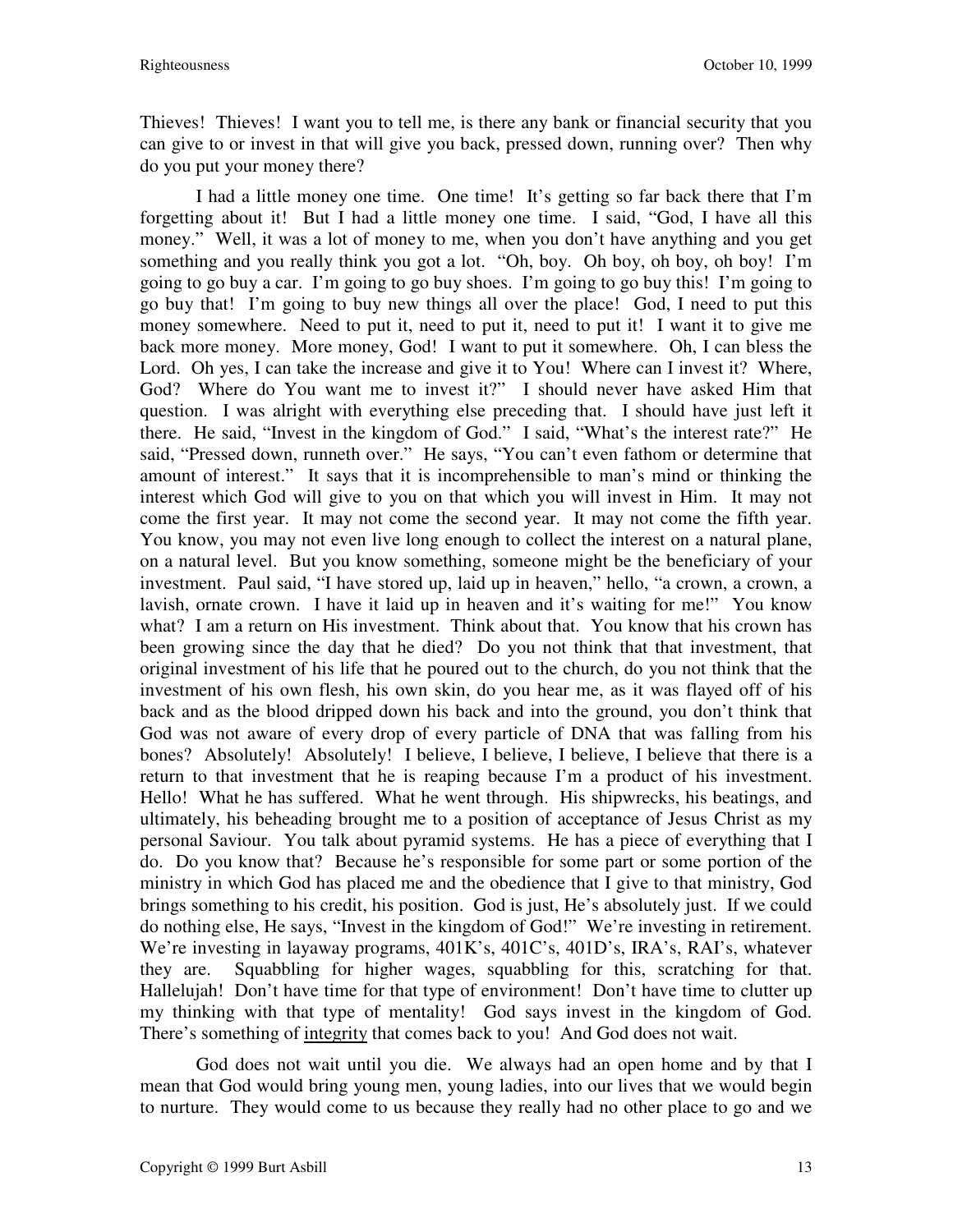would open our home and they would live with us. They would live with us and we would treat them like they were our children and we would minister to them righteousness. Do you hear me? Sometimes the rod of correction. Sometimes the praise of doing something and doing something well and seeing the result of it, but nevertheless they lived with us. One man lived with us for 5 years. Five years he lived with us. Hallelujah! Do you hear me? There was a marking of righteousness and you know, there was a payback that God gave me on a natural plane with regard to my own children. I have never had to worry or fear of them being out of my sight or out of my control because there was something of the investment that I made then that God redistributed to me in the aspect of what happens in their lives individually. There has always been someone there to overshadow them, to nurture them and tutor them in the things of the Lord. I remember one young man came to me and said, "I want three things." I said, "Alright, what are the three things that you want?" He says, "I want a good job. I want a wife. I want a good car." "Well, okay, all right, I'll pray with you." He lived with us for 3 years. At the end of three years, he had a car, he had a wife, and he had a good job.

There is a position of ministry that requires sacrifice. There is a position of service that requires commitment. *Commitment!* Not mouth or lip service! Doing with the hands! Doing with the hands! *Doing* with the *hands!* You come in and the floor needs sweeping, you look for a broom and you begin to sweep it and you begin to praise the Lord while you're sweeping. Or you go out there and you begin to pull the weeds. And as you're pulling the weeds, you begin to think about the sins in your life and you say, "God, I want you to remove that spirit of anger just as easy as I pluck that little weed out of the ground. God, I want you to remove that shame, that guilt that I have with regard to that incident just as I pluck that little weed out of the ground." And you keep plucking. And you keep plucking. And you keep plucking. No one else may come. No one else may pluck. No one else may even be aware of what you're doing, because you're not doing it unto people, you are doing it unto God. And God sees and God hears and God responds! You come away from the place with some portion of integrity. You know, the problem with some of us, we think we are above that. "Oh, I put in my service, I've put in my time, oh, I've done that," or we try to buy our way into righteousness. You know, that was Simon's problem. You know what the word of the Lord to Simon was? He says, "Your money perish with you."(Acts 8:20) You can't buy your way into the kingdom, if God is expecting something from you other than financial support. If He's expecting you to get your hands dirty, stained, oh, yes, stained, dirty, rough and worn, if that is what He's expecting, that's what He's expecting! That's what you need to do on a natural plane, a natural level! Why do we kick so hard against the pricks? Why? Why? Why do we kick so hard against the pricks? Why? Why do we kick so hard against the pricks? Because our destiny, our perception of what God wants is not the perception that God has. It's because we want *something else*. *We want something else.* Something else! Something else! And the something else will not get us in, will not get us in to the place where we are wanting to be as far as God is concerned. I'm going to bring this to a close, so you guys can rest easy.

Psalms the 24th chapter. Let us begin to read at the first verse. You know, I appreciate the administration that Brother Femi has because he really likes the Psalms. He really likes the Psalms. I don't spend a lot of time in Psalms. There are other portions of the Bible that speak to me so much more than the Psalms do, so I am very,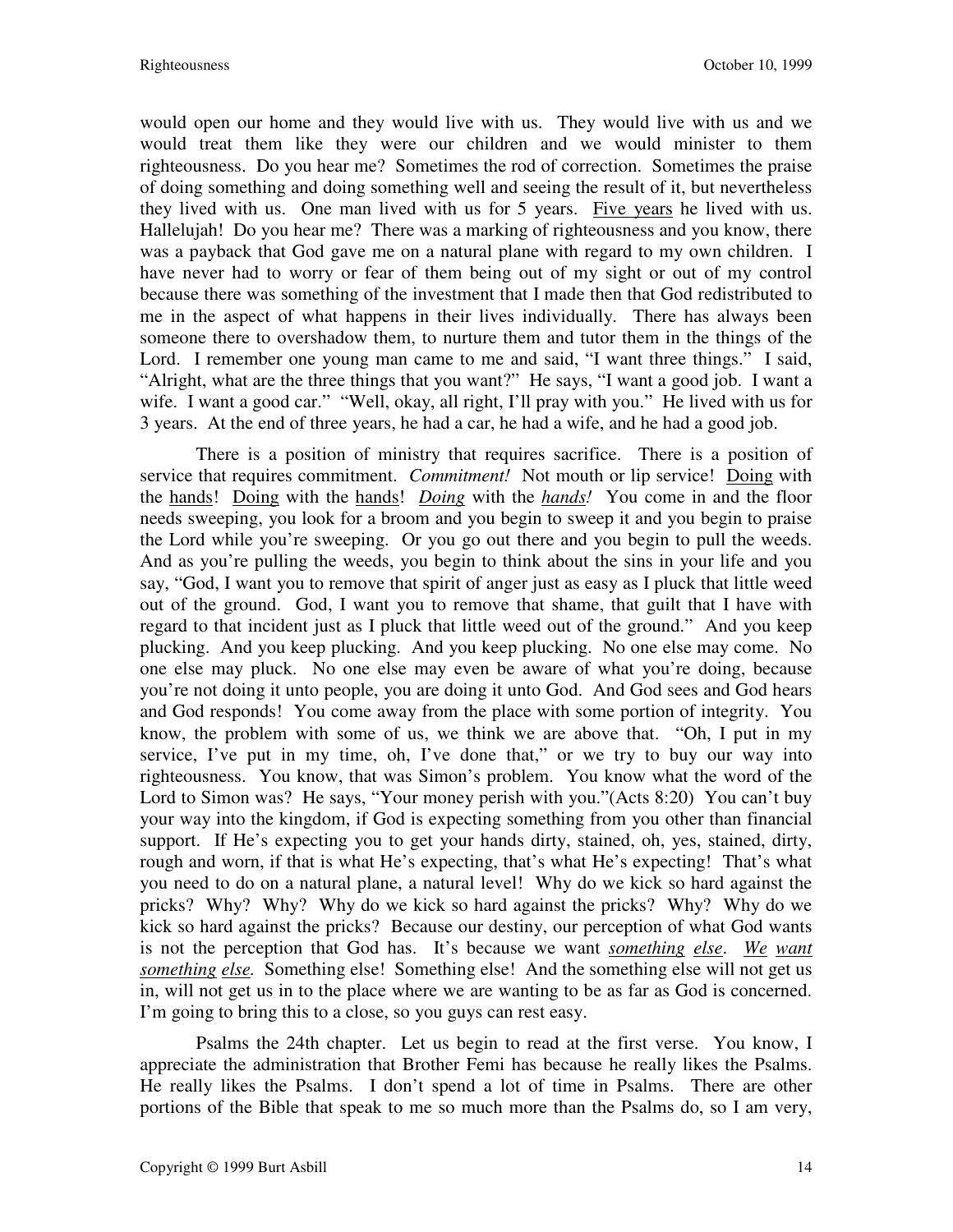very, very, very appreciative of the ministry which the man has with regard to the Psalms. Verse 1 it says, *The earth is the Lord's*. Now, there are two earths. There are two earths. You understand. There's the earth out there and there's the earth in here, our bodies. *The earth is the LORD'S, and the fullness thereof; the world, and they that dwell therein. 2For he hath founded it upon the seas, and established it upon the floods. 3Who shall ascend into the hill of the LORD? or who shall stand in his holy place?* Look what He says. *4He that hath clean hands, and a pure heart;* Clean hands and pure heart. Hello. Clean hands and pure heart. Deals with the external as well as the internal. It's one thing to have the external, but you have to have the internal for the external to be worth anything of any value to you! It says, *who shall stand in his holy place?* He that hath clean hands. Where are you wanting to stand? You want to stand as a mother who's done her job in raising her children in the best way that she could? You want to stand as a husband who is able to support and provide for his family in the manner and fashion that he should? Do you want to be a son or a daughter that has the attitude of respect and reverence for those who are in authority over you, not only your pairnts? Because if you don't have it for your pairnts, if it doesn't start in your home with your pairnts, it will not go over or do anything on any other level! Do you want to stand in the Holy Place, His Holy Place? Do you want to be in the place and the presence of God? It says then you will have to have clean hands and a pure heart. It means that the motivation, the integrity of Christ in you has to be the thing that is motivating you to do what you are doing.

*...who hath not lifted up his soul unto vanity...* Oh man, we could just get started on that one and we'd go for another hour and a half. You'd love that, wouldn't you? *...who hath not lifted up his soul unto vanity,* or vain activity. Vanity is suppose to be all dealt with right out there at the brazen laver. We try to bring it into the Holy Place. Get a little money. Get a little freedom. Get a little luxury into your life and what do you do? There was a young man that said something to me. Had a little money and he was interested in spending it and he evidently found the object on which he wanted to spend it. I said, "Have you prayed about it?" He said, "What for?" I said, "So that you can know the will of God." He said, "Well, I pay my tithe." I said, "Well, yes, you pay your tithe, but to be a profitable servant means that you have to go above and beyond the thing that is required of you. You are pressed, you are pressed, you are pressed to pay your tithe and the truth being known, if it weren't for the pressing, you probably wouldn't pay it!" The Bible says that he that hath not lifted up his soul unto vanity. Now, He's telling you how it is that you can have clean hands and pure heart.

You know, when I started working, my mother was very, very legalistic in some things. But I'm glad for that because it taught me discipline. Do you hear me? She didn't have the reality, I don't think, of the actuality of all that, but she was very legalistic. When I started working, I started working for my dad at a very young age at his place downtown. In the course of time, as I got older, I went out on one of his ranches and we were working out there and we were doing what we call swamping peaches. I wasn't really a fast worker. What is swamping peaches, you ask? Well, they used to pick peaches in what were called lug boxes. Fifty pound lug boxes. They pick in bins now, big bins. They go out there now in a tractor and fork lift and they haul those bins out on the loading area, but we use to go in with our tractor and our wagon and we'd swamp. We'd take those peach boxes and load them on top of this trailer and we'd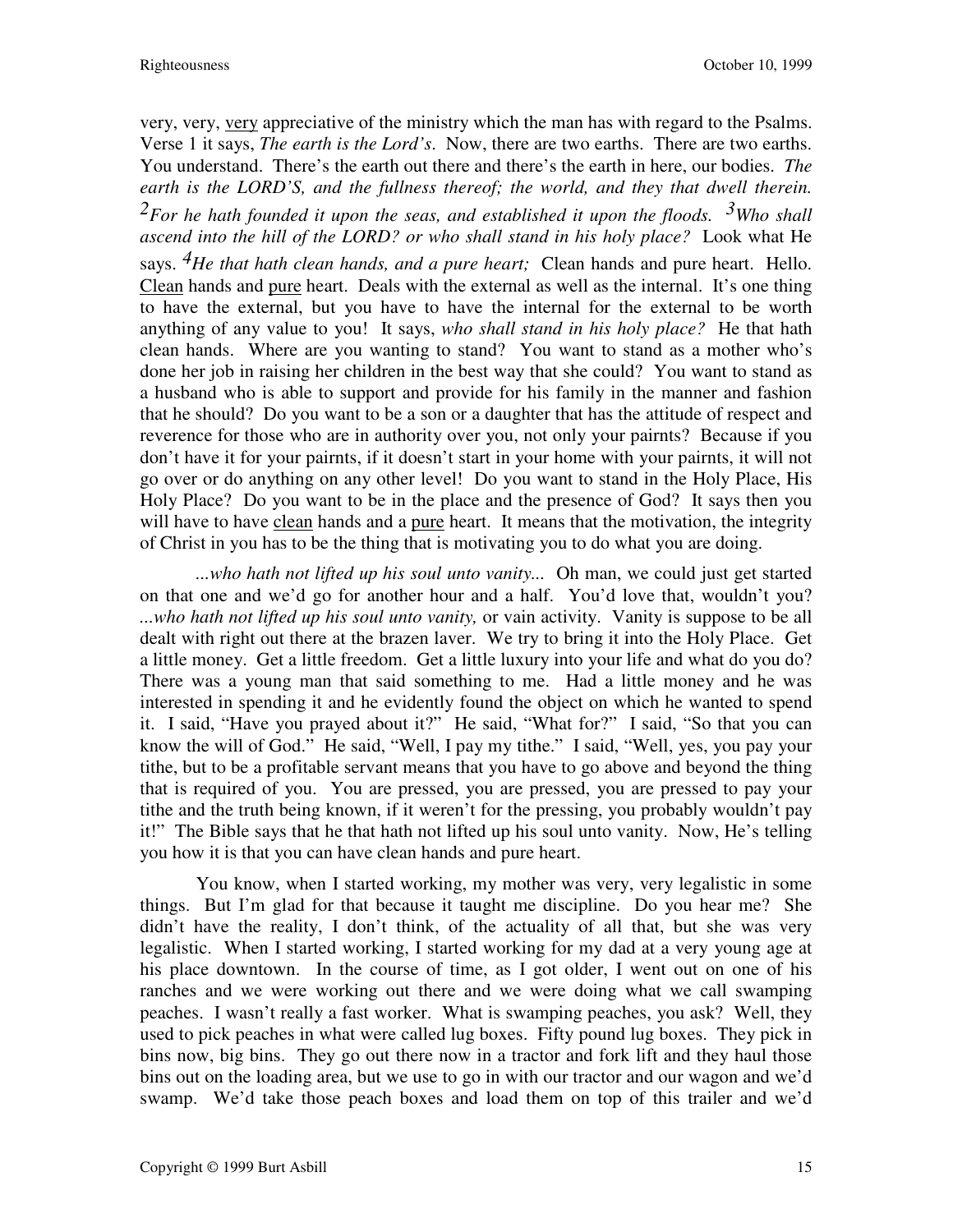usually stack them up about 12 high and I was always okay. I was never a very strong person. I don't know. I always thought I was, but I was hardly able to get those high ones up there on the top of the stack. You know, I worked for my dad, so he didn't really pay me too much. He didn't really pay me too much because he figured that it was pay back for him in the investment that he made in me. He paid me something and my mother, religiously, made me take my tithe. I got paid, it worked out to be about seventyfive cents an hour. For hard work! We'd start at six in the morning and we'd work until about 2:30 in the afternoon. I don't know if you've ever been in a peach orchard in California at 2:00 in the afternoon. It is hot. Wind blows everywhere else except there. It blows all around. You know because you can see the breeze moving out there, but it's not blowing where you are. It's hot and you're sweating. Your sweat is dripping off of you! You can't see! Things getting into your eyes! Peaches come with a fuzz on them. I think God did that just to irritate me. They come with a fuzz on them and though you weren't picking the peaches, people had been picking peaches all day. They're not gentle with it. They go in there and just pick and they dump those boxes and that fuzz just flies everywhere. Flies everywhere! You can't see it, but my, you can feel it. It gets in your eyes. It gets in your ears. It gets in your mouth. It gets down in the back of your shirt and it doesn't just lay there passively. It begins to tickle your skin and it tickles, tickles and you begin to itch and you begin to scratch. You almost scratch yourself bloody by the time you come out of there. And you get this portion of seventy-five cents. It works out to be about seventy-five cents an hour. And I had to pay tithe, I said, "I worked hard for this money!" She said, "It's not your money." I said, "I worked hard for it!" Not your money, give it to God.

We have an attitude. We have an attitude. We have an attitude. We have an attitude when it comes to money. Why? Because we don't have clean hands or a pure heart. Why? Because there is something of vanity that is working in our lives! Hello! Hello! Hello! Something of vanity! Boy!

*...nor sworn deceitfully.* Does not lift up his soul in vanity nor sworn deceitfully. You know, we swear deceitfully. "Well, I'll do that. Yes, you can count on me." We don't do it. "Oh yes, I'll be there on so and so and so and so." When so and so comes along, we don't do it. "Oh yes, I will take care of that," and it doesn't get taken care of. We, by our position of our responsibility, accept the position of maturity in the things of God and God expects something of us. We say, "Oh yes, God, I'm going to give you my all. I'm going to give you one hundred percent. I'm going to give you everything that counts." We do not do it. We don't do it. Why? Because our perception, our destiny, our goal is something other than the destiny that God has subscribed for us. You know, the dangerous thing is that God will give us some of the things that we lust after. Position, possessions and the problem with that is that it begins to become all-consuming. It becomes all-consuming. I have seen men who have worked on jobs become consumed by their jobs. Their jobs becomes the paramount of their existence and it's something that is robbing their time, robbing their energy, robbing their strength and vitality with regard to their position of responsibility in the Body of Christ. My Bible says that it is the responsibility of every joint to supply something that is necessary for the edification of the Body or the building up of the Body. That means that you can not just be in the Body. Being in the Body is a full time job. You know, what if my hand only worked on weekends? What if my foot decided that it was only going to function on Wednesday